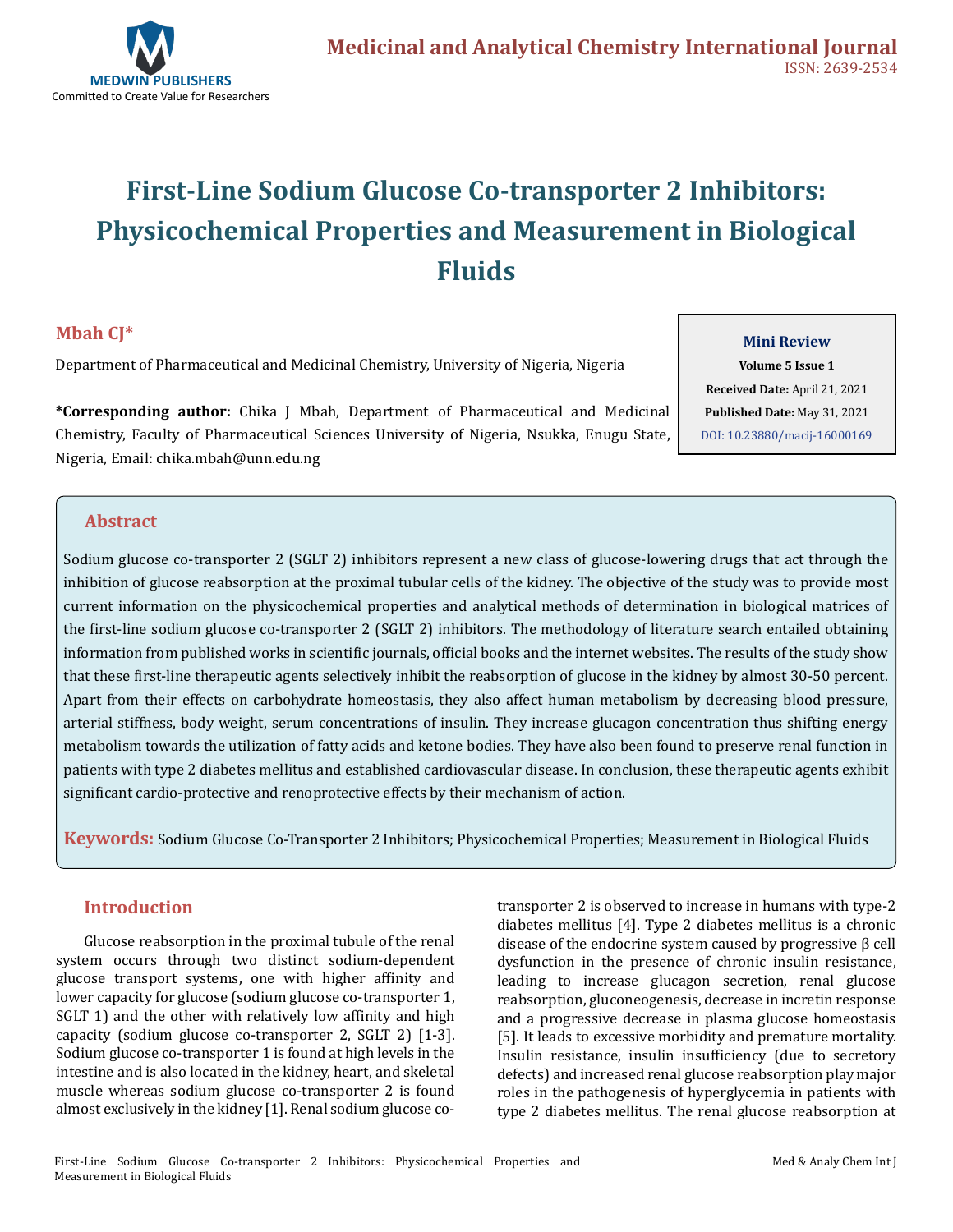the proximal tubule is antagonized by sodium glucose cotransporter 2 inhibitors. The sodium glucose co-transporter 2 inhibitors are a new class of anti-diabetes drugs that inhibit renal glucose reabsorption at the proximal tubular cells of the kidney leading to reductions in plasma glucose concentrations as well as increase in renal excretion of glucose in patients with type-2 diabetes mellitus [6,7]. These inhibitors are related to phlorizin in their basic chemical structures. Phlorizin is a potent SGLT 2 inhibitor but not clinically used because of poor oral absorption, and the formation of phloretin by metabolism.

Canagliflozin, dapagliflozin, empagliflozin are the firstline sodium glucose co-transporter 2 inhibitors. However, ipragliflozin, luseogliflozin, topogliflozin are other sodium glucose co-transporter 2 inhibitors that have been approved for the treatment of type 2 diabetes mellitus [8]. Ertugliflozin, janagliflozin and sotagliflozin are still undergoing clinical trials. These first-line SGLT 2 inhibitors may have some (i) weight lowering effect (as a result of increased fatty acid oxidation, loss of calories due to glucosuria, natriuresis and osmotic diuresis-induced volume depletion), (ii) reduction in blood pressure (resulting from decrease in sympathetic nervous system activity, local inhibition of the renal reninangiotensin system, decrease of glucose levels and insulin resistance, decrease in serum uric acid levels, decrease in body weight etc, (iii) small increase in serum electrolytes (such as potassium, magnesium, phosphate) and (iv) cardioprotective properties. Adverse effects reported for these inhibitors include polyuria and potential for volume depletion, hypotension (due to intravascular volume depletion), genitourinary infections, and increase in the incidence of bladder cancer [9]. They are contraindicated in patients with severe renal impairment or ketoacidosis.

The monitoring of these first-line SGLT 2 inhibitors utilized in the treatment of type 2 diabetes mellitus in biological fluids is important in order to understand their pharmacokinetics, pharmacodynamics, and metabolism. The biological fluids of interest are usually whole blood, serum or plasma; urine; saliva [10,11]. However, other fluids such as cerebrospinal fluid (CSF); amniotic fluid; ocular fluid; pleural fluid (from the sac surrounding the lungs); pericardial fluid (from the sac surrounding the heart); peritoneal fluid (also called ascitic fluid; from the abdomen) and synovial fluid (fluid that is found in joint cavities) could be analyzed for parent drug(s) concentration levels.

As the physicochemical properties of drug molecules influence the rate at which the drug dissolves and crosses the gastrointestinal cell membranes and hence its plasma concentration, we considered it necessary to incorporate the information in this study. Plasma drug concentration

determination at any period provides indirectly the rate and extent the active drug is absorbed from the gastrointestinal tract and becomes available at the site of action [12]. The pharmacokinetic profiles of first-line SGLT 2 inhibitors have shown that they have low plasma concentration levels. Therefore, therapeutic monitoring of these inhibitors becomes inevitable in order to adjust the drug dose to individual need and to minimize the risk of dose-related toxicity. In addition, due to the chronic and debilitating nature of the metabolic disorder, SGLT 2 inhibitors are often given in combination with other antidiabetic agents. Thus, it requires accurate, precise, sensitive, selective and specific analytical methods to accurately quantify these SGLT 2 inhibitors in biological fluids.

Literature search has revealed that spectroscopic and chromatographic methods are the analytical methods often used to determine these first-line SGLT 2 inhibitors in biological fluids. However, chromatographic methods are mostly used due to their sensitivity, selectivity and specificity. These chromatographic methods are utilized either as hyphenated or non-hyphenated system. Hyphenation is a speciation of a separation technique and one or more spectroscopic detection techniques. In the present paper, we attempt to provide information on the chemical structures, physicochemical properties as well as the analytical methods needed to quantify these first line SGLT 2 inhibitors in biological fluids. The provided information will help to minimize the time spent by research scientists searching for such relevant information on these drugs in the literature.

The information include

#### **Canagliflozin**

Chemically defined as (2S,3R,4R,5S,6R)-2-[3-[[5-(4 fluorophenyl)thiophen-2-yl]methyl]-4-methylphenyl]-6- (hydroxymethyl)oxane-3,4,5-triol. The drug has a molecular formula and molecular weight of  $C_{24}H_{25}F0_{5}S$  and 444.5 g/ mol respectively. Its chemical structure is given in Figure 1. It melts at 68-72 deg C. Canagliflozin is practically insoluble in water (0.558 mg/L), soluble in methanol, acetone, chloroform. The logarithm partition coefficient in octanolwater is 3.44 and has estimated pKa value of 12.57.

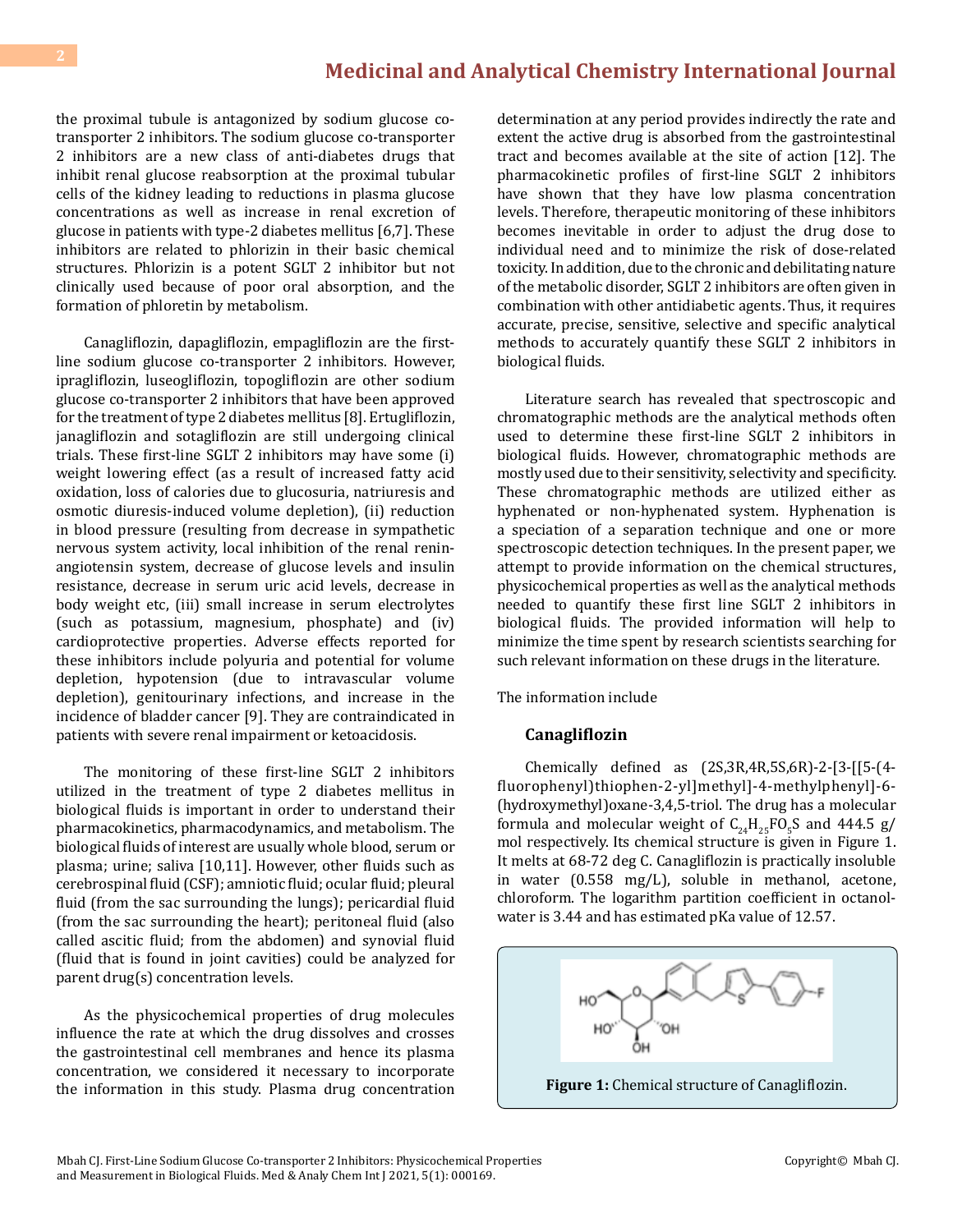Analytical methods to quantify Canagliflozin in biological fluids:

#### **Human Plasma**

- $\triangleright$  Igbal, et al. [13] non-hyphenated chromatographic system (HPLC) consisting of RP- $C_{18}$  column, isocratic separation at room temperature using 20 mM potassium dihydrogen orthophosphate and acetonitrile  $(45:55,$  $v/v$ ) at a flow rate of 1 ml/min, a total run time of about 6.0 min and a calibration range of 16.13-6000 ng/ml. Internal standard was telmisartan. Detection was done using fluorescence detector (280 and 325 nm for excitation and emission respectively). Sample preparation was by liquid-liquid extraction using diethyl ether as extracting solvent.
- $\triangleright$  Mohamed, et al. [14] hyphenated chromatographic system (LC-MS/MS) consisting of RP-C<sub>18</sub> column, isocratic separation at room temperature composing of 0.1% formic acid and acetonitrile  $(60:40, v/v)$  as mobile phase at a flow rate of 0.5 ml/min, a total run time of about 5 min and a calibration range of 10-1000 ng/ml. Internal standard was propranolol HCl. Detection was carried out on a triple quadrupole mass spectrometer using electrospray ionization technique, operating in multiple reaction monitoring (MRM), with the transitions of m/z  $462.3 \rightarrow 191.0$  in the positive ion mode. Sample preparation was by protein precipitation induced by acetonitrile followed by liquid-liquid extraction using ethyl acetate.
- Devineni, et al. [15] hyphenated chromatographic system (LC-MS/MS) consisting of RP- $C_{18}$  column, isocratic separation at room temperature composing of 30% ammonium acetate (0.01 M) and 70% methanol as mobile phase and a calibration range of 5-10,000 ng/ml.

Internal standard was  ${}^{13}C_{6}$ -canagliflozin. Detection was carried out on a triple quadrupole mass spectrometer using electrospray ionization technique, operating in multiple reaction monitoring (MRM), with the transitions of m/z 462.1→267.0 in the positive ion mode. Sample preparation was by liquid–liquid extraction using tert-butylmethylether.<br>  $\geq$  Dudhe and Kamble [16] non-hyphenated

- non-hyphenated chromatographic system (HPLC) consisting of RP- $C_{18}$  column, isocratic separation at room temperature using 36.46 mM acetate buffer: acetonitrile: methanol  $(30:50:20, v/v)$ , adjusted to pH 4,5 with acetic acid at a flow rate of 1 ml/min, a total run time of about 6.0 min and a calibration range of 33.33 – 233.33 ng/ ml. Detection was done using ultraviolet detector (290 nm). Sample preparation was by protein precipitation method using methanol as extracting solvent.
- $\triangleright$  Mabroukab, et al. [17] non-hyphenated chromatographic system (HPLC) consisting of RP- $C_{18}$  column, isocratic separation at room temperature consisting of acetonitrile 0.1% - trifluoroacetic acid pH 2.5, (40:60,

 $v/v$ ), at a flow rate of 1 mL/min, a total run time of about 6.0 min and a calibration range of 1-2500 ng/ ml. Detection was done using diode array detector (210 nm). Sample preparation was by ultrasound-assisted dispersive liquid–liquid microextraction (UA-DLLME) using methanol as protein precipitating agent/disperser and 1-dodecanol as extracting solvent.

#### • **Human Urine**

 $\triangleright$  Devineni, et al. [15] Urine canagliflozin concentration was determined using the same sample preparation and LC–MS/MS methods under plasma determination above.

#### **Dapagliflozin**

 Chemically defined as (2S,3R,4R,5S,6R)-2-[4-chloro-3-[(4-ethoxyphenyl)methyl]phenyl]-6-(hydroxymethyl) oxane-3,4,5-triol. It has a molecular formula and molecular weight of  $C_{21}H_{25}ClO_6$  and 408.9 g/mol respectively. The chemical structure is given in Figure 2. It melts at 65-66 deg C. Dapagliflozin is slightly soluble in water (ca.0.173 mg/ml), soluble in methanol, acetone and other organic solvents. The logarithm partition coefficient in octanol-water is 2.7.



Analytical methods to quantify dapagliflozin in biological fluids:

- • **Human plasma**
- $\triangleright$  II, et al. [18] hyphenated chromatographic system (LC-MS/MS) consisting of Acquity UPLC (HSS T3) column; gradient separation at 45 deg. C using: A-water:1M  $(74.5:0.5:25)$ B-water:1M ammonium acetate: acetonitrile (4.5:0.5:95) at a flow rate of 1 ml/min, a total run time of about 6.0 min and a calibration range of 0.2-100 ng/ml. Detection was by quadrupole mass spectrometer using electrospray ionization technique, operating in selective reaction monitoring (SRM), with the transitions of m/z  $467 \rightarrow 329$  in the negative ion mode. Sample preparation was by protein precipitation method using acetonitrile as extracting solvent.
- $\triangleright$  Mabroukab, et al. [17] Analytical procedure is the same as canagliflozin except that the calibration (linearity) range was 3.5-2500 ng/ml.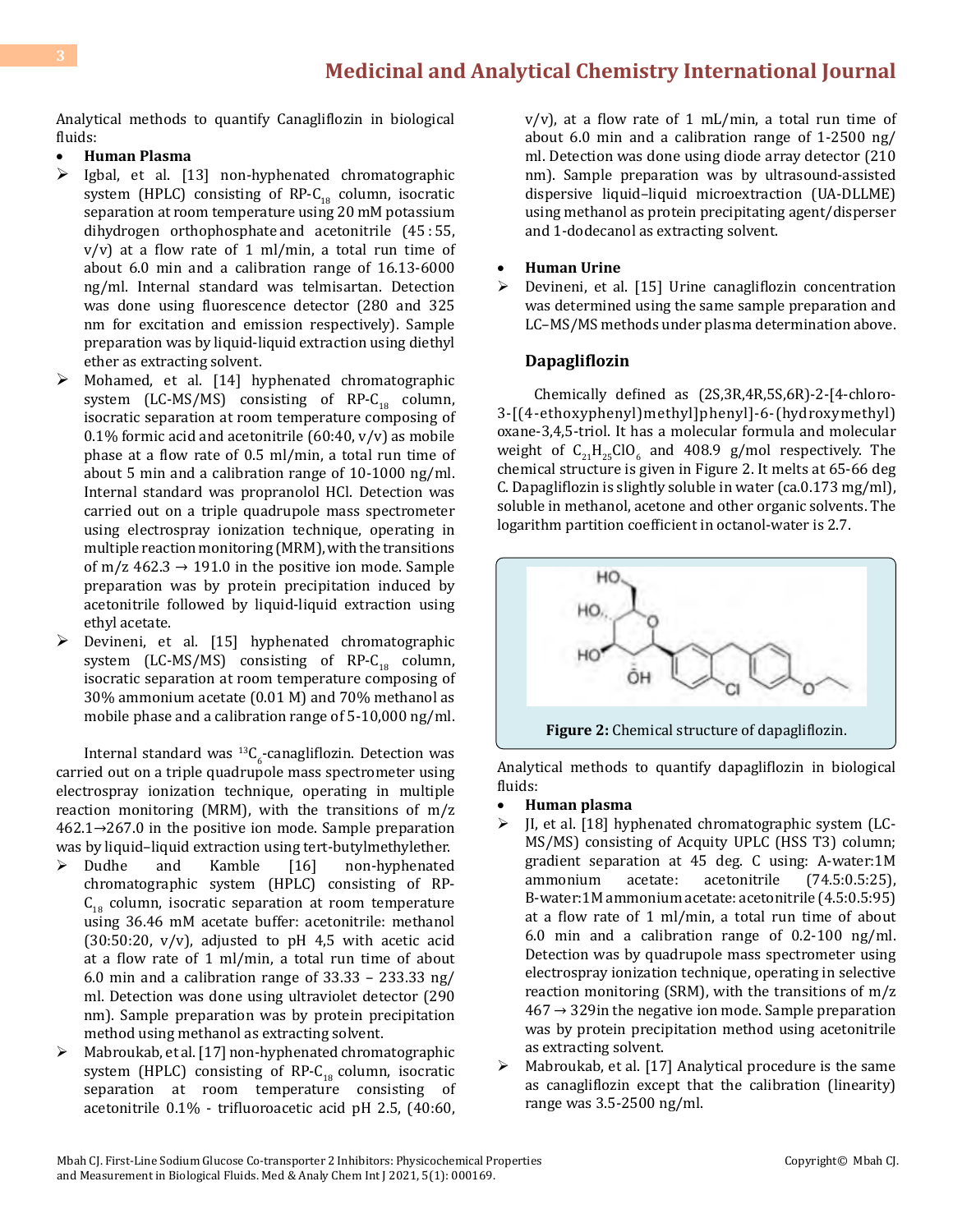#### **Empagliflozin**

Chemically defined as (2S,3R,4R,5S,6R)-2-[4-chloro-3-[[4-[(3S)-oxolan-3-yl]oxyphenyl]methyl]phenyl]-6- (hydroxymethyl)oxane-3,4,5-triol.Empagliflozinhas a molecular formula and molecular weight of  $C_{23}H_{27}CD_7$  and 450.9 g/mol respectively. The chemical structure is given in Figure 3. It has aqueous solubility of 0.111mg/ml, soluble in organic solvents. The logarithm partition coefficient in octanol-water is 1.66 and has estimated pKa value of 12.57.



Analytical methods to quantify empagliflozin in biological fluids:

- **Human Plasma**
- Wattanwar, et al.[19] hyphenated chromatographic system (LC-MS/MS) consisting of RP-C<sub>18</sub> column, isocratic separation at room temperature consisting of methanol and 10  mM ammonium trifluoroacetate (90:10, v/v) as mobile phase and a calibration range of 10.09–403.46 ng/ ml. Internal standard was empagliflozin  $D_4$ . Detection was carried out on quadrupole mass spectrometer using electrospray ionization technique, operating in multiple reaction monitoring (MRM), with the transitions of m/z  $468.073 \rightarrow 355.100$  in the positive ion mode. Sample preparation was by solid-phase extraction technique.
- $\triangleright$  Mabroukab, et al. [17] Analytical procedure is the same as canagliflozin except that the calibration (linearity) range was 2-2500 ng/ml. Although, the study has limited itself to first-line sodium glucose co-transporter 2 inhibitors, the chromatographic analytical methods discussed could also be applied in the quantification of other sodium glucose co-transporter 2 inhibitors probably with slight modification of analytical conditions.

#### **Conclusion**

Sodium glucose co-transporter 2 inhibitors are the current drugs of choice in the management of diabetes mellitus probably because of their efficacy and tolerance. These first-line SGLT 2 inhibitors have favorable physicochemical properties and their concentrations in biological fluids can easily be quantified by spectroscopic and chromatographic analytical methods. Chromatographic methods are preferred over spectroscopic methods because of their sensitivity, selectivity and specificity.

#### **References**

- 1. [Wright EM, Loo DDF, Hirayama BA \(2011\) Biology of](https://pubmed.ncbi.nlm.nih.gov/21527736/)  [human sodium glucose transporters. Physiol Rev 91\(2\):](https://pubmed.ncbi.nlm.nih.gov/21527736/) [733-794.](https://pubmed.ncbi.nlm.nih.gov/21527736/)
- 2. [Vick H, Diedrich DF, Baumann K \(1973\) Reevaluation of](https://pubmed.ncbi.nlm.nih.gov/4691268/) [renal tubular glucose transport inhibition by phlorizin](https://pubmed.ncbi.nlm.nih.gov/4691268/) [analogs. Am J Physiol 224\(3\): 552-557.](https://pubmed.ncbi.nlm.nih.gov/4691268/)
- 3. [Turner RJ, Moran A \(1982\) Heterogeneity of sodium](https://pubmed.ncbi.nlm.nih.gov/6278960/) [dependent D-glucose transport sites along the proximal](https://pubmed.ncbi.nlm.nih.gov/6278960/)  [tubule: evidence from vesicle studies. Am J Physiol](https://pubmed.ncbi.nlm.nih.gov/6278960/) [242\(4\): 406-414.](https://pubmed.ncbi.nlm.nih.gov/6278960/)
- 4. [Rahmoune H, Thompson PW, Ward JM, Smith CD, Hong](https://pubmed.ncbi.nlm.nih.gov/16306358/)  [G, et al. \(2005\) Glucose transporters in human renal](https://pubmed.ncbi.nlm.nih.gov/16306358/)  [proximal tubular cells isolated from the urine of patients](https://pubmed.ncbi.nlm.nih.gov/16306358/)  [with non-insulin-dependent diabetes. Diabetes 54\(12\):](https://pubmed.ncbi.nlm.nih.gov/16306358/) [3427-3434.](https://pubmed.ncbi.nlm.nih.gov/16306358/)
- 5. [Goldenberg R, Punthakee Z \(2013\) Definition,](https://pubmed.ncbi.nlm.nih.gov/29650080/) [classification and diagnosis of diabetes, prediabetes and](https://pubmed.ncbi.nlm.nih.gov/29650080/)  [metabolic syndrome. Can J Diabetes 37: S8-S11.](https://pubmed.ncbi.nlm.nih.gov/29650080/)
- 6. [Mohamed D, Elshahed MS, Nasr T, Aboutaleb N, Zakaria](https://pubmed.ncbi.nlm.nih.gov/31384829/) [O \(2019\) Novel LC–MS/MS method for](https://pubmed.ncbi.nlm.nih.gov/31384829/) analysis of metformin and canaglifozin in [human plasma:](https://pubmed.ncbi.nlm.nih.gov/31384829/)  application to a [pharmacokinetic study. BMC Chemistry](https://pubmed.ncbi.nlm.nih.gov/31384829/) [13\(1\): 82-92.](https://pubmed.ncbi.nlm.nih.gov/31384829/)
- 7. [Sanagapati M, Dhanalakshmi K, Nagarjuna RG, Sreenivasa](https://japer.in/storage/models/article/MY2rUZukOJMElDBjaOW2ICimjPr743gNzYaBraVOqV8y5Hgd9gbuyW6wc2p9/development-and-validation-of-stability-indicating-rp-hplc-method-for-determination-of-dapaglifloz.pdf) [S \(2014\) Development and validation of stability](https://japer.in/storage/models/article/MY2rUZukOJMElDBjaOW2ICimjPr743gNzYaBraVOqV8y5Hgd9gbuyW6wc2p9/development-and-validation-of-stability-indicating-rp-hplc-method-for-determination-of-dapaglifloz.pdf)[indicating RP-HPLC method for determination of](https://japer.in/storage/models/article/MY2rUZukOJMElDBjaOW2ICimjPr743gNzYaBraVOqV8y5Hgd9gbuyW6wc2p9/development-and-validation-of-stability-indicating-rp-hplc-method-for-determination-of-dapaglifloz.pdf) [dapagliflozin. Journal of Advanced Pharmacy Education](https://japer.in/storage/models/article/MY2rUZukOJMElDBjaOW2ICimjPr743gNzYaBraVOqV8y5Hgd9gbuyW6wc2p9/development-and-validation-of-stability-indicating-rp-hplc-method-for-determination-of-dapaglifloz.pdf)  [& Research 4\(3\): 350-353.](https://japer.in/storage/models/article/MY2rUZukOJMElDBjaOW2ICimjPr743gNzYaBraVOqV8y5Hgd9gbuyW6wc2p9/development-and-validation-of-stability-indicating-rp-hplc-method-for-determination-of-dapaglifloz.pdf)
- 8. [Tahara A, Takasu T, Yokono M, Imamura M, Kurosaki E](https://www.sciencedirect.com/science/article/pii/S1347861316300743)  [\(2016\) Characterization and comparison of sodium](https://www.sciencedirect.com/science/article/pii/S1347861316300743)[glucose cotransporter 2 inhibitors: Part 2. Antidiabetic](https://www.sciencedirect.com/science/article/pii/S1347861316300743) effects in type 2 [diabetic mice. J.Pharmacol Sci 131\(3\):](https://www.sciencedirect.com/science/article/pii/S1347861316300743) [198-208.](https://www.sciencedirect.com/science/article/pii/S1347861316300743)
- 9. [Tsimihodimos V, Panagiotopoulou T, Tzavella E, Elisaf](https://www.japt.gr/wp-content/PDF/2017/115-417-1-PB.pdf)  [M \(2017\) Clinical pharmacology of sodium glucose](https://www.japt.gr/wp-content/PDF/2017/115-417-1-PB.pdf) [cotransporter 2 inhibitors. Hell J Atheroscler 8\(2\): 61-](https://www.japt.gr/wp-content/PDF/2017/115-417-1-PB.pdf) [72.](https://www.japt.gr/wp-content/PDF/2017/115-417-1-PB.pdf)
- 10. [Gai MN, Pinilla E, Paulos C, Chavez J, Puelles V, et al.](https://pubmed.ncbi.nlm.nih.gov/15975236/)  [\(2005\) Determination of prednisolone and prednisone](https://pubmed.ncbi.nlm.nih.gov/15975236/) [in plasma, whole blood, urine, and bound-to-plasma](https://pubmed.ncbi.nlm.nih.gov/15975236/)  [proteins by high-performance liquid chromatography. J](https://pubmed.ncbi.nlm.nih.gov/15975236/) [Chromatogr Sci 43\(4\): 201-206.](https://pubmed.ncbi.nlm.nih.gov/15975236/)
- 11. [Tonic-Ribarska J, Haxhiu A, Sterjev Z, Kiteva G, Suturkova](https://pubmed.ncbi.nlm.nih.gov/22750819)